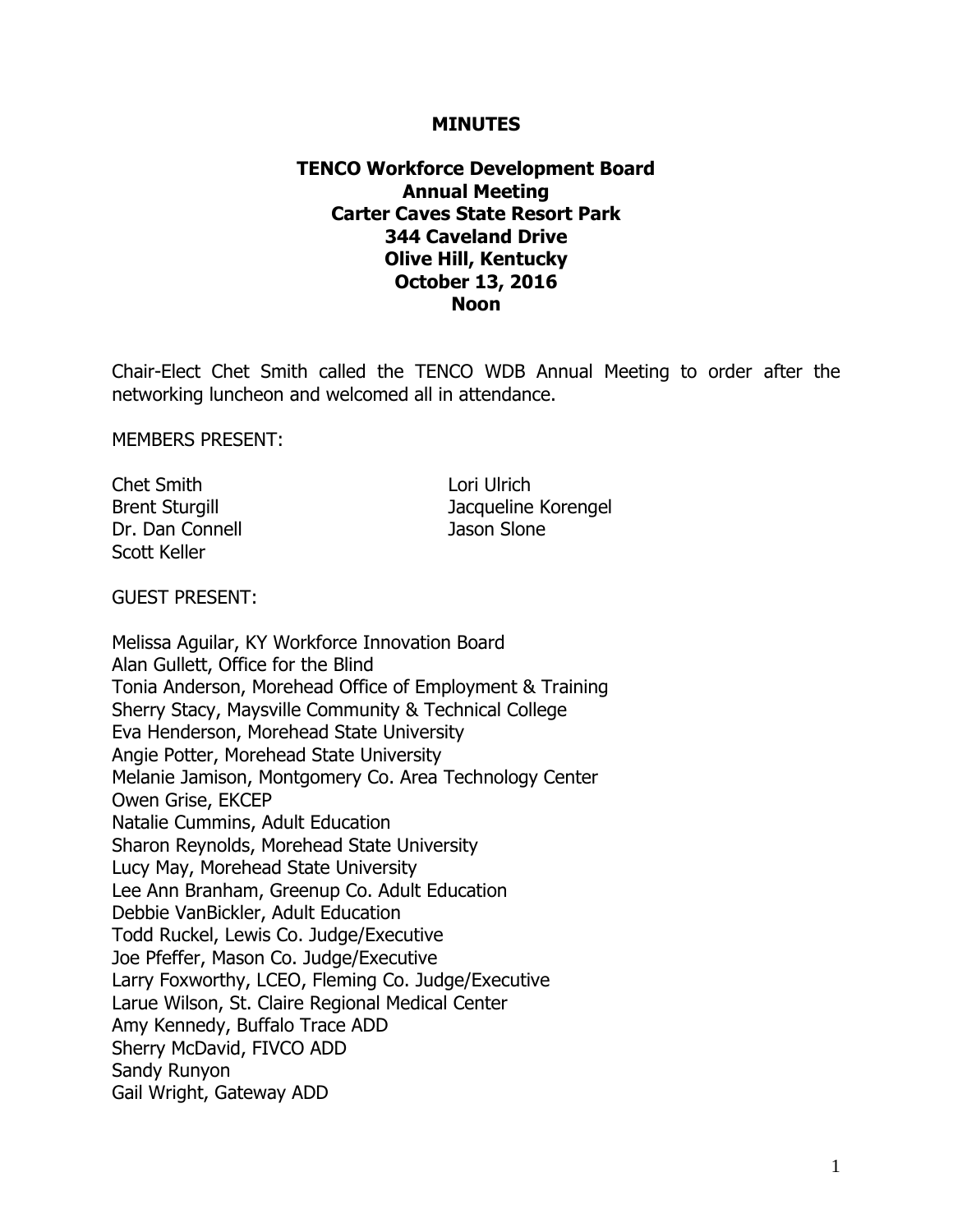Jason Miller Stephen Vacik, Maysville Community & Technical College Karen Coburn, Ashland Community & Technical College

STAFF PRESENT:

Denise Dials Teresa Wilburn Peggy Hall **Dena Green** Jeremy Faulkner **Donna Burke** Teresa Conway

# Career Center Certification

Chair-Elect Chet Smith reported the TENCO WDB Executive Committee had met and approved to certify three of the TENCO WDA Career Centers located in Ashland, Morehead and Mt. Sterling. The Maysville Career Center was certified last year. Melissa Aguilar, Executive Director of the KY Workforce Innovation Board presented the certifications of each Career Center in the TENCO WDA. Chair-Elect Smith thanked Ms. Aguilar for presenting the certificates.

### Resolution for Sam Howard

Chair-Elect Smith reported the Executive Committee had met and also due to health reasons, Chair Sam Howard's position had to be vacated. A Resolution was read aloud for Chair Sam Howard's service to the Board. **A motion was made by Lori Ulrich and second by Scott Keller to adopt the Resolution. Motion Carried.**

### Nominating Committee Report

Dr. Dan Connell provided the Nominating Committee Report. He reported the Committee met on September 30, 2016 consisting of Dan Connell, Larry Foxworthy and Diana Kennedy. The Committee met regarding filling the unexpired term effected due to the vacating of the current Chair from the Buffalo Trace area. They reviewed the business and industry members from Buffalo Trace, FIVCO and Gateway areas. The current officers as Chair-Elect and Secretary were contacted and agreed to accept new officer positions, Chet Smith, Chair and Scott Keller, Chair-Elect if approved by the TENCO WDB. The Committee reviewed the individuals for the Secretary position and Lori Ulrich agreed to serve in this position if approved by the TENCO WDB. The Officer positions are for the period 2016-2018. An electronic ballot was sent to members for their vote on the chosen officer positions. The Board unanimously agreed to the recommended officer positions. This will be affirmed at the December meeting.

### Installation of Officers

At this time, Steve Towler, Boyd County Judge Executive provided the Oath of Office to the Officers of the TENCO WDB for the period 2016-2018. The new officers were sworn in as Chet Smith, Chair, Scott Keller, Chair-Elect and Lori Ulrich, Secretary. The awards were presented at this time: